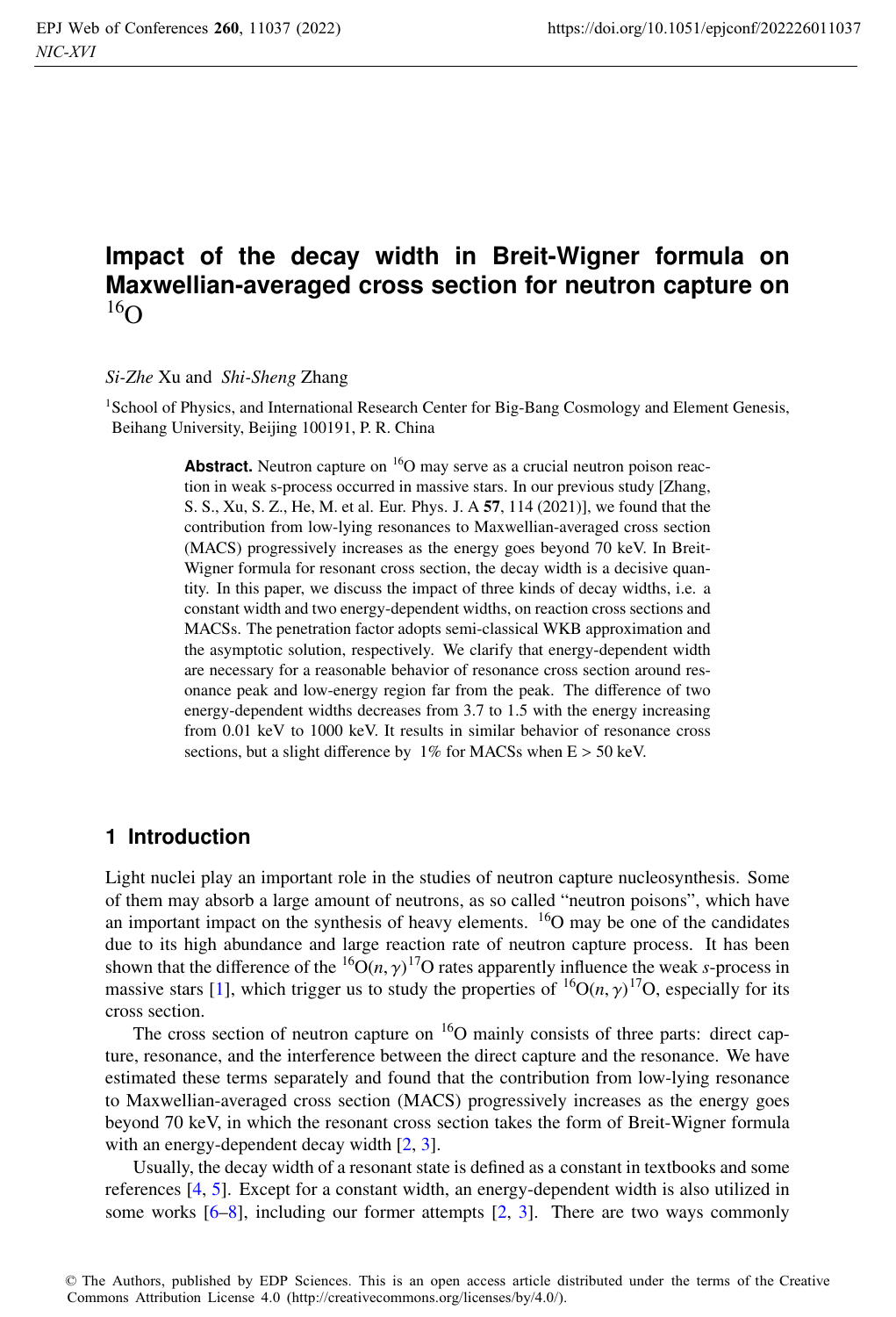used to obtain an energy-dependent width. One way is to calculate the penetration factor by using semi-classical WKB approximation, then decay width as a function of energy can be evaluated. The other way is to express penetration factor by the asymptotic solution (AS) of Bessel function, which is adopted in our former work [3]. Here, we aim at clarifying the effectiveness and rationality among these three kinds of decay widths, and showing their impacts on resonant cross sections and MACS.

This paper is made up of three sections. In section 2, we simply review the theoretical framework to achieve penetration factors in two ways, i.e. WKB approximation and asymptotic solution. In section 3, we show the distinct impact of constant and energy-dependent decay widths on resonant cross sections and MACSs. Finally, we draw a simple summary in section 4.

# **2 Theoretical framework**

### **2.1 Maxwellian-averaged cross section**

As key inputs of nucleosynthesis simulations, the reaction rates  $N_A < \sigma v > i$  sequivalent to MACS  $< \sigma$  ><sub>*k<sub>BT</sub>*</sub> except for a factor, i.e.,  $N_A < \sigma v$  >=  $N_A v_{k_B T} < \sigma$  ><sub>*k<sub>BT</sub>*, where  $N_A$  is the</sub> Avogadro number, and  $v_{k_BT}$  is the thermal velocity. The expression of MACS reads,

$$
\langle \sigma \rangle_{k_B T} = \frac{2}{\sqrt{\pi}} \frac{1}{(k_B T)^2} \int_0^\infty \sigma(E) \ E \ exp(-\frac{E}{k_B T}) \ dE, \tag{1}
$$

which is the convolution of the reaction cross section  $\sigma(E)$ , the incident energy E, and exponential term with Boltzmann constant  $k_B$  and temperature  $T$ .

### **2.2 Breit-Wigner formula for resonant cross section**

The reaction cross section mainly consists of three parts: direct capture, resonance, and the interference between the direct capture and the resonance. The Breit-Wigner formula is commonly utilized for the estimation of the resonant cross section, written as

$$
\sigma_R(E) = \frac{\pi \hbar^2}{2\mu E} \frac{2J + 1}{(2J_a + 1)(2J_X + 1)} \frac{\Gamma_a \Gamma_b}{(E - E_r)^2 + (\Gamma/2)^2},\tag{2}
$$

in which  $\mu$  is the reduced mass, defined as  $\mu = m_a m_X/(m_a + m_X)$ ,  $E_r$  is the resonance energy, and *E* is the incident energy of the projectile; *J*,  $J_a$  and  $J_x$  refer to total angular momentums of the compound nucleus, the projectile *a*, and the target *X*, respectively;  $\Gamma_a$  and  $\Gamma_b$  are the decay widths of incoming particle *a* and outgoing particle *b*, and total width Γ is the summation of them. As shown in Breit-Wigner formula, the decay width of incoming particle *a* is one of important resonance parameters, but lacks of detailed description in the textbooks. Usually, one regards decay width as a constant in the calculations. We will show the difference aroused by constant and energy-dependence widths in the following.

### **2.3 The decay width**

The decay width usually increases with incident particle energy *E* as the barrier decreases. An energy-dependence width takes the form as shown in Ref. [9]

$$
\Gamma_l = \frac{3\hbar}{R} \sqrt{\frac{2E}{\mu}} P_l \theta_l^2,\tag{3}
$$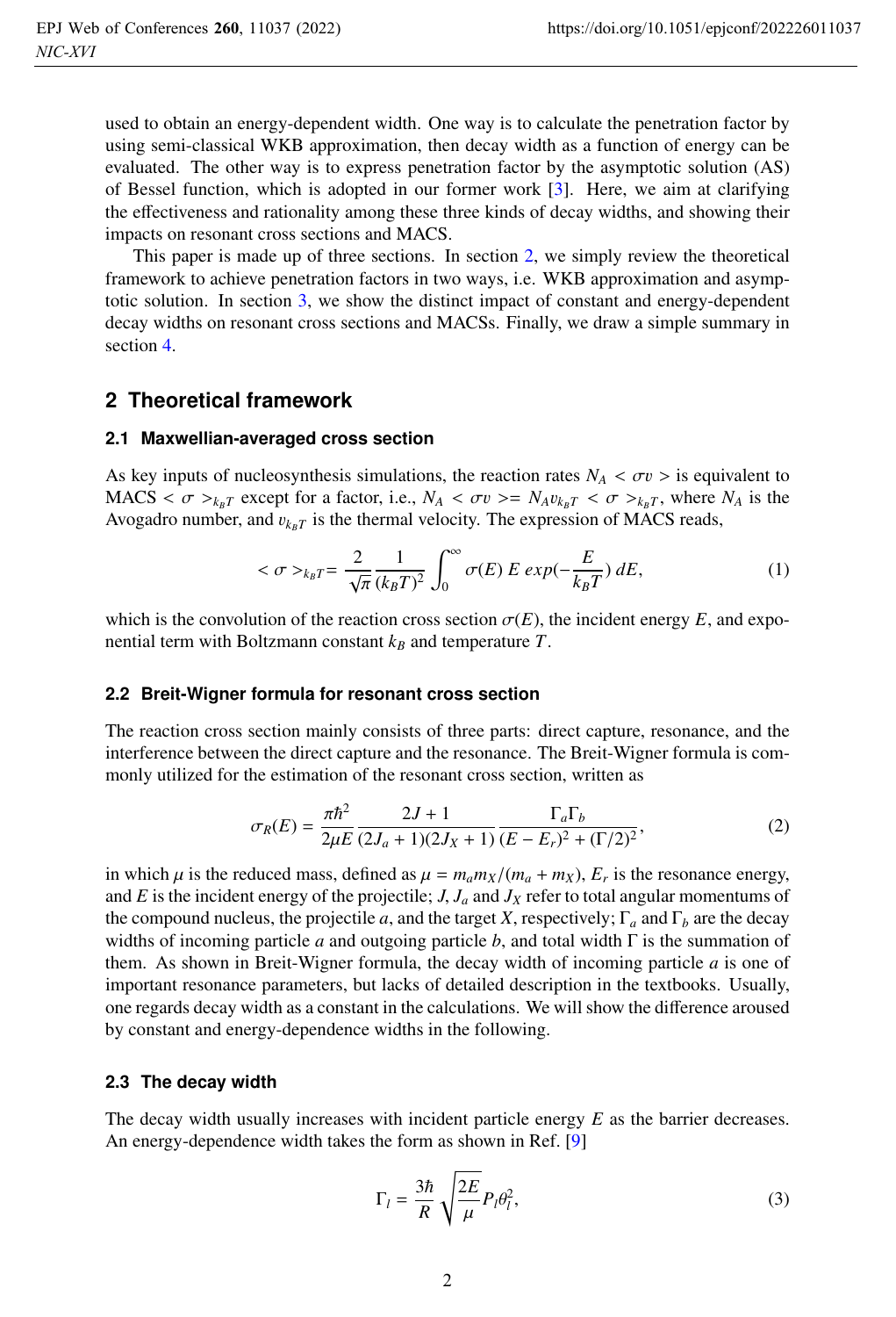where  $P_l$  is the penetration factor, and  $\theta_l^2$  is the dimensionless reduced width, defined as  $\theta_l^2 = \chi_l^*(R)\chi_l(R)R/3$ . In this definition,  $\Gamma_l$  is the function of the particle energy *E*, proportional to the penetration factor  $P_l$  and  $\sqrt{E}$ .

### **2.4 Penetration factor**

Penetration factor *Pl* is defined as the ratio of the probabilities of particles appearing at infinity to those appearing at *R*, which can be expressed by the radial wave function. For  $r > R$ , The solution is a linear combination of regular Coulomb wave function  $F_l(r)$  and irregular Coulomb wave function  $G_l(r)$ . Therefore, it reads

$$
P_l = \frac{\chi_l^*(\infty)\chi_l(\infty)}{\chi_l^*(R)\chi_l(R)} = \frac{1}{F_l^2(R) + G_l^2(R)}.
$$
\n(4)

#### 2.4.1 The asymptotic solution (AS)

Without Coulomb interaction, the radial wave function can be simplified as a linear combination of spherical Bessel function  $j_l(r)$  and Neumann function  $n_l(r)$ , i.e. so called the asymptotic solution (AS). Hence, the penetration factor can be rewritten as:

$$
P_l = \frac{1}{\rho^2(j_l^2(R) + n_l^2(R))},\tag{5}
$$

where  $\rho = kR$  with wave number k and matter radius of the nucleus R. In Table 1, we list the penetration factors  $P_l$  and level shift  $S_l$  for different reaction channels with angular momentum  $l = 0, 1, 2, \dots$  Here, we mainly focus on the low-lying  $2p_{3/2}$  resonant state, in which  $l = 1$ .

**Table 1.** Penetration factors  $P_l$  and level shift  $S_l$  for different reaction channels without Coulomb interaction [10].

| $\rho^2/(1+\rho^2)$                                     | $1/(1+\rho^2)$                                              |
|---------------------------------------------------------|-------------------------------------------------------------|
| $\rho^4/(9+3\rho^2+\rho^4)$                             | $-(18+3\rho^2)/(9+3\rho^2+\rho^4)$                          |
| $\rho^2 P_{l-1}$<br>$(l - S_{l-1})^2 + \rho^2 P_{l-}^2$ | $\rho^2(l-S_{l-1})$<br>$(l - S_{l-1})^2 + \rho^2 P_{l-1}^2$ |

#### 2.4.2 The WKB approximation

The WKB approximation is commonly used for barrier tunneling penetration problems, which is the approximated solution of a differential equation like  $y'' = -f(x)y$ . Here, we use  $f(r) = 2\mu \left[\frac{E - V_l(r)}{\hbar}\right]$ , so that the penetration factor follows [9]:

$$
P_{l}(E) = \frac{\chi_{l}^{*}(\infty)\chi_{l}(\infty)}{\chi_{l}^{*}(R)\chi_{l}(R)} = \left[\frac{V_{l}(R)}{E} - 1\right]^{1/2} exp\left[-\frac{2\sqrt{2\mu}}{\hbar} \int_{R}^{R_{0}} \sqrt{V_{l}(r) - E} dr\right],
$$
 (6)

where *R* denotes the nuclear matter radius, and  $R_0$  is the classical turning point satisfied with  $V_l(R_0) = E$ . Since there is no Coulomb interaction for neutron capture process, it can be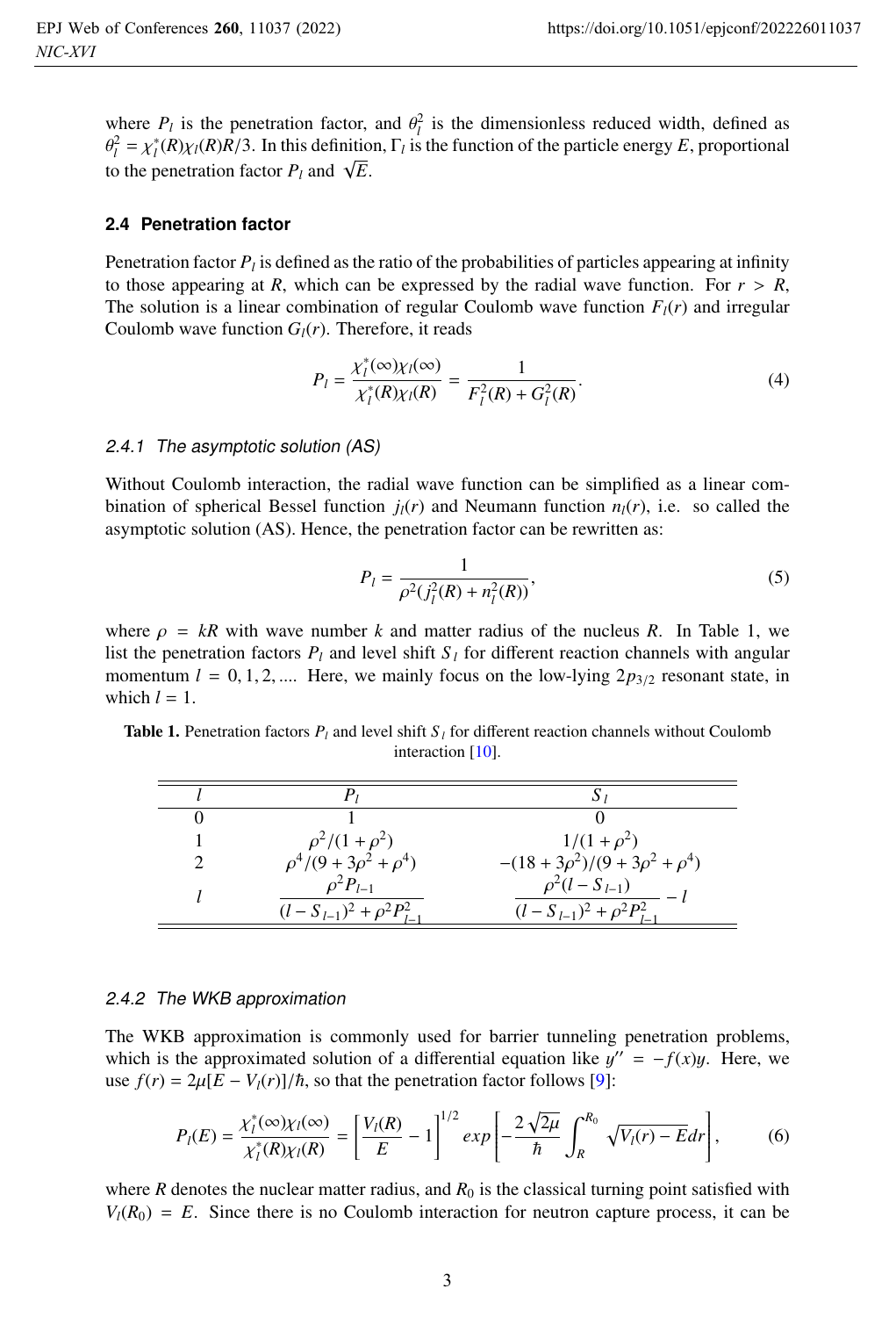reduced to

$$
\int_{R}^{R_{0}} \sqrt{V_{l}(r) - E} dr = R \left[ \sqrt{E_{l}} ln \left( \sqrt{\frac{E_{l}}{E}} + \sqrt{\frac{E_{l}}{E} - 1} \right) - \sqrt{E_{l} - E} \right].
$$
 (7)

Later on, we will discuss the impact of penetration factors on the decay widths, the impact of the energy-dependent widths on the resonant cross sections and MACSs.

# **3 Results and discussions**

#### **3.1 Decay widths**

In last section, we introduce two ways to obtain penetration factors  $P_l$ , i.e. the AS and WKB approximation. Given the penetration factors, we can calculate the decay widths with Eq. 3. The dimensionless reduced width  $\theta_l^2$  is also required. With measured resonance energy  $E_R$ and width  $\Gamma_n(E_R)$  from experiments,  $\theta_l^2$  is easy to be determined by the Eq. 3. For the case of <sup>16</sup>O(*n*,  $\gamma$ )<sup>17</sup>O, the decay width  $\Gamma_n$  = 40 keV and the resonant energy  $E_R$  = 411 keV, are lately measured [11]. Then,  $\theta_l^2$  can be fixed to 5.128 × 10<sup>-2</sup> with  $P_l^{AS}$  in Eq. 3. The matter radius of <sup>16</sup>O takes the value of 2.6 fm, and the angular momentum  $l = 1$  corresponding to p-orbital valence neutron.



Figure 1. (a) A constant decay width (black line), and two decay widths <sup>Γ</sup>*n*(*E*) as a function of energy *E*, based on the penetration factors from the asymptotic solution (red line) and the WKB approximation (blue line), for <sup>16</sup>O(*n*,  $\gamma$ )<sup>17</sup>O, respectively. (b) ratio of  $\Gamma_n^{WKB}$  to  $\Gamma_n^{AS}$  as a function of energy *E*.

We plot the decay widths  $\Gamma_n(E)$  as a function of energy *E* in Figure 1(a). The ratio of  $\Gamma_n^{WKB}(E)$  to  $\Gamma_n^{AS}(E)$  is also shown in Figure 1(b). In low-energy region,  $\Gamma_n^{WKB}$  is larger than  $\Gamma_n^{AS}$ , with a ratio about 4 at  $E = 0.01$  keV. The difference becomes smaller as the energy increases.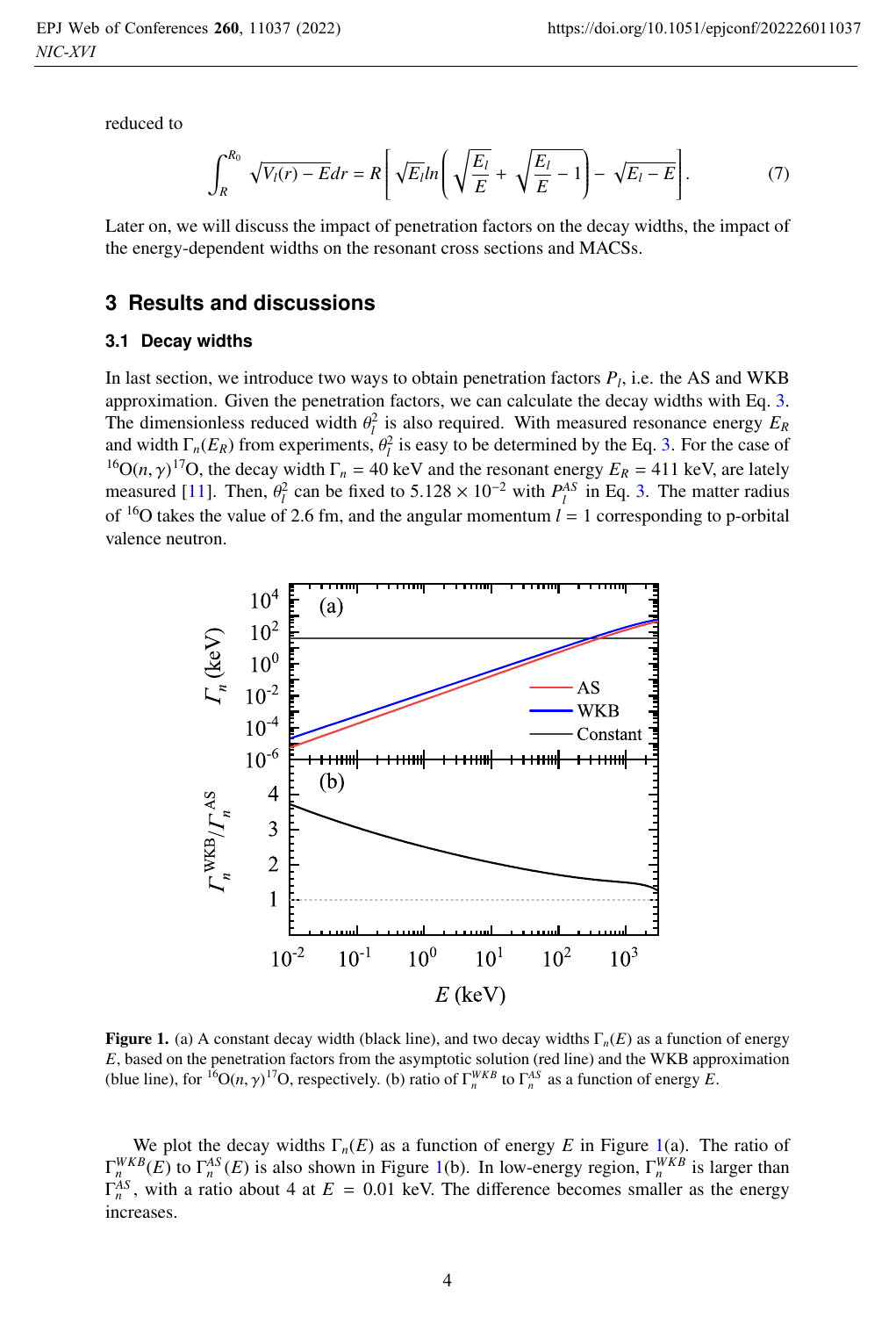### **3.2 Resonant cross sections**

With the energy-dependent decay width  $\Gamma_n(E)$ , we achieve the resonant cross section  $\sigma_R(E)$ from Breit-Wigner formula. In Figure 2, we compare the resonant cross sections  $\sigma_R(E)$  with a constant width, and those based on two energy-dependent decay widths. It can be clearly seen that the resonance cross sections with a constant width show an abnormal increase in the low-energy region far from the resonance peak. It can be analyzed from From Eq. 2. When *E* approaches 0 keV,  $(E - E_r)^2 + (\Gamma/2)^2$  becomes a constant,  $\sigma(E) \propto 1/E$  in low-energy region. This is completely opposite to the trend of the resonance cross sections evaluated by energy-dependent widths, which becomes smaller as neutron energy decreases. It is more reasonable because lower particle energy away from resonance peak leads to smaller reaction probability, in accordance with lower cross section.



**Figure 2.** (a) Resonant cross section of 411 keV resonance of  ${}^{16}O(n, \gamma)^{17}O$ , with a constant decay width  $\Gamma = 40$  keV (black line) and two energy-dependent  $\Gamma$  (*F*) based the asymptotic solution (red line) and Γ*<sup>n</sup>* = 40 keV (black line), and two energy-dependent Γ*n*(*E*) based the asymptotic solution (red line) and the WKB approximation (blue line). (b) ratio of  $\sigma_R^{WKB}$  to  $\sigma_R^{AS}$  as a function of energy *E*.

The ratio of  $\sigma_R^{WKB}$  to  $\sigma_R^{AS}$  generally decreases with *E* increasing, except for the region nearby resonance energy. This can be seen from Eq. (2) that the ratio  $\sigma_R^{WKB}/\sigma_R^{AS}$  is proportional to the ratio  $\Gamma_n^{WKB}/\Gamma_n^{AS}$  when *E* is far away from resonance energy  $E_r$ . However, the ratio of resonant cross sections rapidly declines around  $E_r$ . This is because the ratio  $\sigma_R^{WKB}/\sigma_R^{AS}$ is proportional to the ratio  $\Gamma_n^{AS}/\Gamma_n^{WKB}$ , when  $\Gamma_\gamma \ll \Gamma_n$  and  $E \to E_r$ . Therefore, compared to  $\Gamma_n^{AS}$ , the larger  $\Gamma_n^{WKB}$  causes smaller resonant cross section around the resonance energy.

## **3.3 Maxwellian-averaged cross sections**

Figure 3 displays the MACSs as a function of  $k_B T$ , based on three decay widths: a constant,  $\Gamma_l^{WKB}$ , and  $\Gamma_l^{AS}$ , respectively. The MACSs with a constant width deviate a lot from the other two, especially for low-energy region, which is consistent with abnormal increase of the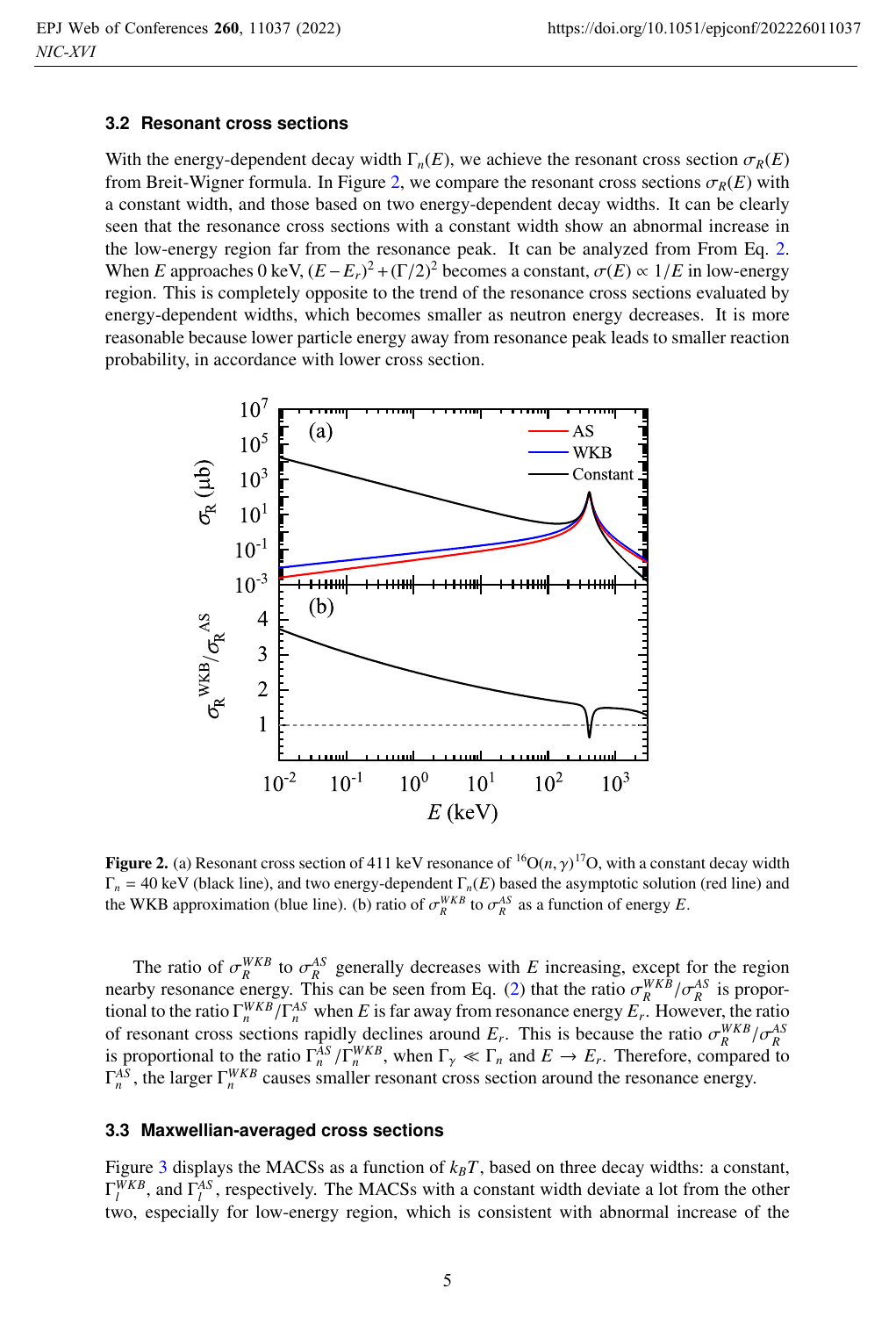resonant cross section shown in Figure 2 (a). For energy-dependent widths Γ(*E*), the ratio  $\Gamma_n^{WKB}/\Gamma_n^{AS}$  becomes close to 1.0 (less than 1%) when  $E > 50$  keV. From this sense, the WKB approximation is also a good way to evaluate MACSs.



**Figure 3.** (a) MACSs for <sup>16</sup>O(*n*,  $\gamma$ )<sup>17</sup>O based on three decay widths: constant (black dashed line), Γ<sup>*WKB*</sup><br>(blue line), and  $\Gamma^{AS}$  (red line), respectively, (b) ratio of  $\epsilon \pi \sqrt{WKB}$  to  $\epsilon \pi \sqrt{A^S}$ , as a funct (blue line), and  $\Gamma_l^{AS}$  (red line), respectively. (b) ratio of  $\langle \sigma \rangle_{kgT}^{WKB}$  to  $\langle \sigma \rangle_{kgT}^{AS}$  as a function of  $k_B T$ .

# **4 Summary**

In this paper, we study the impacts of three kinds of decay widths in Breit-Wigner formula on resonant cross sections and MACSs. We found that a constant decay width shows abnormal behavior of the resonant cross sections especially for the low-energy region far away from the resonance peak. Therefore, energy-dependent widths are strongly recommended. Via comparing energy-dependent widths from commonly used WKB approximation and the asymptotic solution, we see that the deviations decrease with the energy goes up. Correspondingly, the ratio of the resonant cross sections shows similar behavior except for the region around the resonance peak. Interestingly, the differences between these two ways shrunk quickly and turn out to be less than  $1\%$  with increasing energy beyond 50 keV. Therefore, we make a conclusion that WKB approximation is also a good way to be used for neutron capture process.

# **References**

- [1] P. Mohr, C. Heinz, M. Pignatari, I. Dillmann, A. Mengoni, F. Käppeler, The Astrophysical Journal 827, 29 (2016)
- [2] M. He, S.S. Zhang, M. Kusakabe, S. Xu, T. Kajino, The Astrophysical Journal 899, 133 (2020)